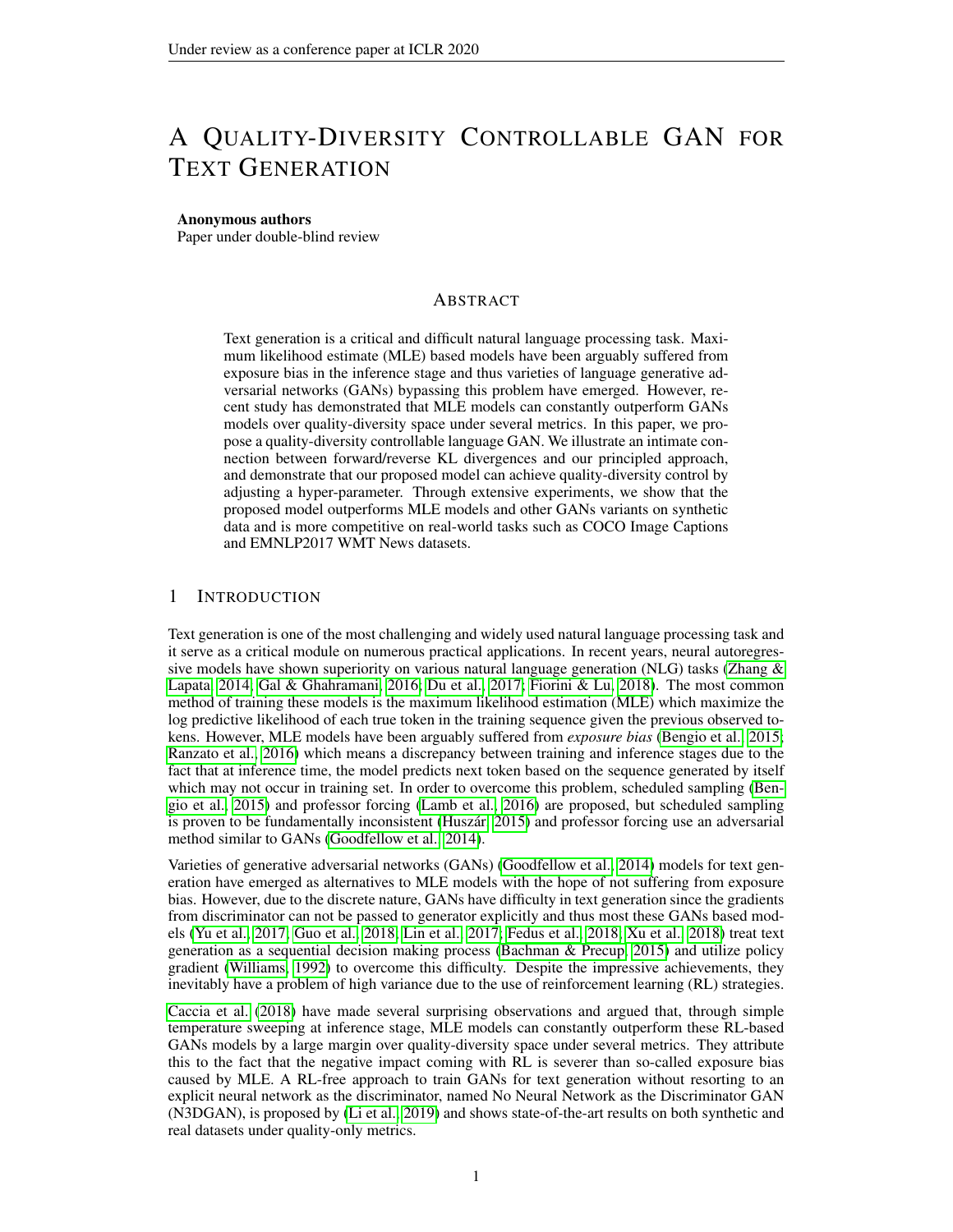We propose a quality-diversity controllable GAN through a principle approach which is a generalization of N3DGAN [\(Li et al., 2019\)](#page-8-12). This generalization has intimate connections with direct optimization of both forward and inverse KullbackLeibler (KL) divergences with respect to empirical distribution and model distribution. As shown in (Huszár, 2015), minimizing forward KL divergence often leads to models that overgeneralize, and sometimes produce samples that are very unlikely under true distribution and thus it is good at diversity. Minimizing the reverse KL divergence instead will try to avoid any behaviour that is unlikely under true distribution at the cost of ignoring modes of true distribution completely, thus it is good at quality. Through this principled approach, we demonstrate that our proposed model can control the quality-diversity trade-off, that is, the degree to which the model depends on forward and reverse KL divergences respectively through a single hyper-parameter.

The key contributions of our work are three-folds: (1) We propose a simple but effective GANs model for text generation which can control the quality-diversity trade-off through a single hyperparameter at training stage. (2) Different from most existing GANs variants, our proposed model, as a generalization of N3DGAN, does not need to rely on MLE pre-training and is RL-free. (3) Through extensive experiments, we show that our proposed model outperform MLE based model and other GANs variants over quality-diversity space in the synthetic-data tasks and are more competitive to MLE model than other GANs variants in the real-world tasks.

## 2 RELATED WORK

Huszár [\(2015\)](#page-8-5) analyzes the difference between optimizing forward and reverse KL divergences, and suggests to use a generalized Jensen-Shannon divergence to replace MLE, but he doesn't realize its relation to the mini-max game's value function as well as tractability of directly optimizing the generalized Jensen-Shannon divergence on training data, and moreover he doesn't conduct any experiments.

[Caccia et al.](#page-8-11) [\(2018\)](#page-8-11) try to navigate the quality-diversity space through temperature sweep, beam search and generator rejection sampling [\(Ott et al., 2018\)](#page-9-5) methods, unfortunately all these methods can only navigate the quality-diversity space at inference stage.

[Li et al.](#page-8-12) [\(2019\)](#page-8-12) propose N3DGAN which is RL-free and doesn't need additional maximum likelihood pre-training, but they only report results on quality metrics but not on diversity.

[Lu et al.](#page-8-13) [\(2019\)](#page-8-13) propose a cooperative training (CoT) approach for text generation which dont have to rely on RL and MLE for pre-training, instead they optimize an approximate Jensen-Shannon divergence. It is done by introducing a mediator and dropping the term in the gradient of generator which behaves like RL. In the synthetic-data experiments, they perform similarly but slightly worse than MLE model [\(Caccia et al., 2018\)](#page-8-11).

[de Masson d'Autume et al.](#page-8-14) [\(2019\)](#page-8-14) combine existing techniques such as large batch size, dense rewards and discriminator regularization to train language GANs from scratch without the need for MLE pre-training. But they still have to use RL which is essentially the same as most language GANs [\(Yu et al., 2017;](#page-9-2) [Guo et al., 2018;](#page-8-7) [Lin et al., 2017;](#page-8-8) [Fedus et al., 2018;](#page-8-9) [Xu et al., 2018\)](#page-9-3), and they don't conduct any experiment on synthetic data which has oracle metrics to validate its effectiveness.

## 3 A QUALITY-DIVERSITY CONTROLLABLE GAN

In the well-known adversarial modeling framework [Goodfellow et al.](#page-8-6) [\(2014\)](#page-8-6), there are two players, one is called generator represented by a differentiable function  $G$  and another one is called discriminator represented by a differentiable function D. They approximate the data distribution  $p_{data}$  through an alternative mini-max game between these two components. The discriminator D is trained to discriminate the samples drawn from the generator distribution  $p_G$  from the real data, while the generator is trained to fool the discriminator so that it cannot distinguish between the samples from  $p_G$  and  $p_{data}$ . [Goodfellow et al.](#page-8-6) [\(2014\)](#page-8-6) proved that if the generator G has enough capacity to cover data distribution  $p_{data}$ , then optimizing the mini-max game is equivalent to directly optimizing the Jensen-Shannon divergence. Unfortunately [Goodfellow et al.](#page-8-6) [\(2014\)](#page-8-6) didn't distinguish the real data as either population (*true but unknown*) distribution or empirical distribution.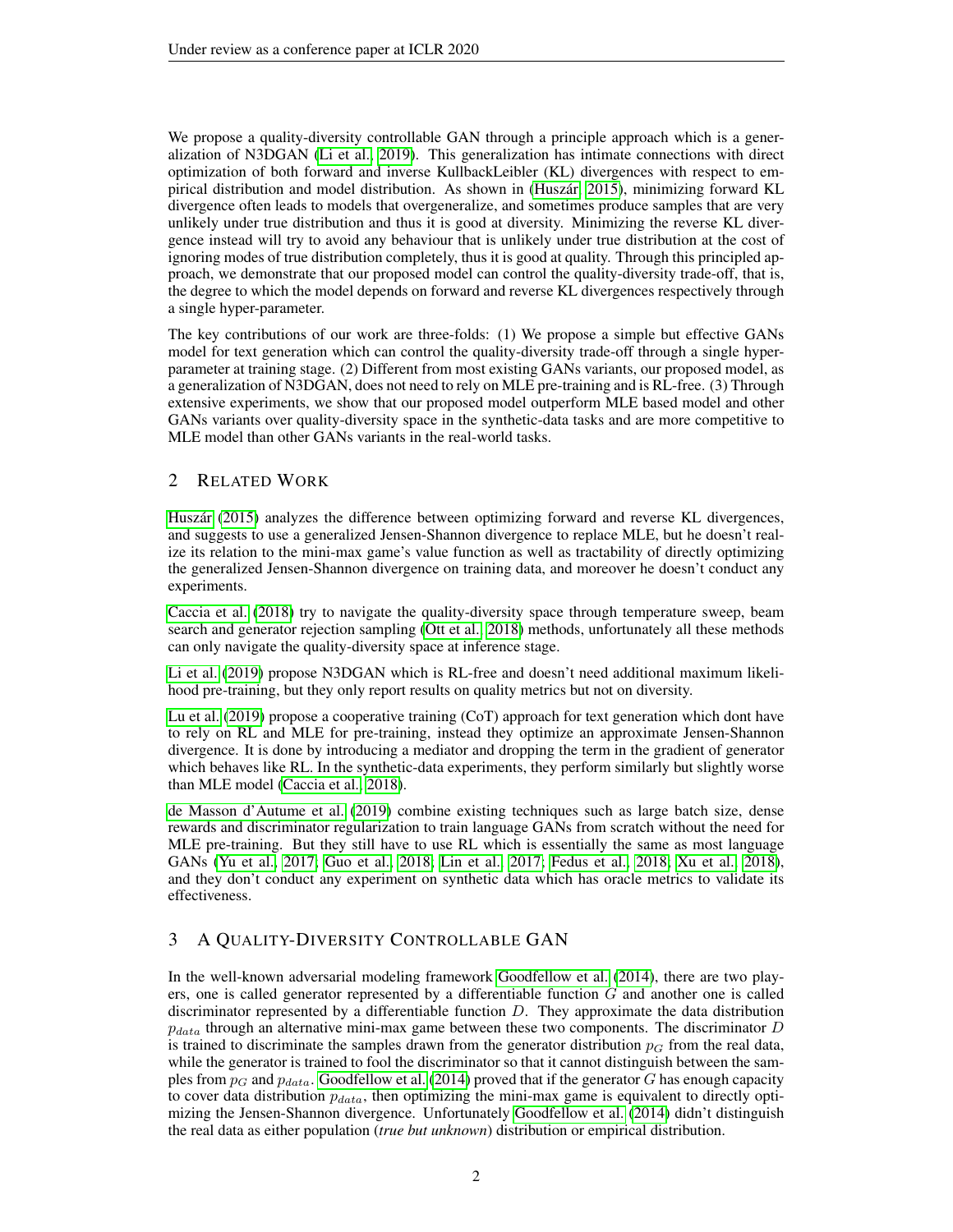[Li et al.](#page-8-12) [\(2019\)](#page-8-12) notice the distinction and they explicitly use the empirical distribution in their approach. They argue that when an alternative mini-max optimization procedure is performed for the value function, a closed form solution for the discriminator exists in the maximization step, thus an explicit neural network model for the discriminator is not needed. Moreover optimizing the mini-max game is equivalent to directly optimizing the Jensen-Shannon divergence (JSD) between the generator's distribution and the empirical distribution over the training data, where the corresponding KL divergence related to the generator's distribution and the empirical distribution over the training data is reduced to the sum over the training data. This means that sampling from the generator over the entire space as well as the policy-gradient algorithm to compute the gradient of the generator can be eliminated. Optimizing the JSD becomes computationally tractable to train the generator for text generation.

We now propose a quality-diversity controllable GAN which is a generalization of N3DGAN [\(Li](#page-8-12) [et al., 2019\)](#page-8-12) and illustrate its connections to the forward KL divergence and the reverse KL divergence as stated below.

Since the samples in the training data are limited, we use  $\pi \in [0,1]$  to denote the ratio of labeled samples discriminator receives from the generator and the training data, and let the discriminator  $D$ and the generator G play the following two-player minimax game with a *generalized* distinguishability game value function  $V_\pi(G, D)$ :

$$
\min_{G} \max_{D} V_{\pi}(G, D) = \pi \cdot \mathbb{E}_{x \sim \tilde{p}_{data}(x)}[\log D(x)] + (1 - \pi) \cdot \mathbb{E}_{x \sim p_G(x)}[\log(1 - D(x))]
$$
(1)

<span id="page-2-0"></span>where  $\tilde{p}_{data}(x)$  denotes the empirical distribution over training set  $\mathcal{C} = \{x_1, \dots, x_N\}$  with N samples, and

$$
\tilde{p}_{\text{data}}(x) = \begin{cases} \frac{1}{N} & \text{if } x \in \mathcal{C} \\ 0 & \text{otherwise} \end{cases}
$$

We will then show that optimize [\(1\)](#page-2-0) is equivalent to optimize generalized Jensen-Shannon divergence (Huszár, 2015) between  $\tilde{p}_{data}$  and  $p_G$ , which is formulated as follows

$$
JSD_{\pi}(\tilde{p}_{data}(x) \parallel p_G(x))
$$
  
=  $\pi D_{KL}(\tilde{p}_{data}(x) \parallel \pi \tilde{p}_{data}(x) + (1 - \pi)p_G(x)) + (1 - \pi)D_{KL}(p_G(x) \parallel \pi \tilde{p}_{data}(x) + (1 - \pi)p_G(x))$ 

and we can control the quality-diversity trade-off through a single parameter  $\pi$ .

**Proposition 1.** When optimizing the value function  $V_\pi(G, D)$ , for any given generator G, the optimal discriminator  $D^*_{G}(x)$  is

<span id="page-2-2"></span>
$$
D_G^*(x) = \begin{cases} \frac{\pi \tilde{p}_{\text{data}}(x)}{\pi \tilde{p}_{\text{data}}(x) + (1 - \pi) p_G(x)} & \text{if } x \in \mathcal{C} \\ 0 & \text{otherwise} \end{cases}
$$

and the value function at the optimal discriminator  $D_G^*(x)$  becomes

$$
V_{\pi}(G, D_{G}^{*}(x))
$$
  
\n
$$
\propto JSD_{\pi}(\tilde{p}_{data}(x) \parallel p_{G}(x))
$$
  
\n
$$
\propto \pi \sum_{x \in C} \tilde{p}_{data} \log \frac{\tilde{p}_{data}(x)}{\pi \tilde{p}_{data}(x) + (1 - \pi) p_{G}(x)} + (1 - \pi) \sum_{x \in C} p_{G}(x) \log \frac{p_{G}(x)}{\pi \tilde{p}_{data}(x) + (1 - \pi) p_{G}(x)} + (1 - \pi) \log(1 - \pi) \sum_{x \in C} p_{G}(x)
$$
\n(2)

<span id="page-2-1"></span>**Proof:** Given any generator  $G(x)$ , the training criterion for the discriminator  $D(x)$  is to maximize the value function  $V_{\pi}(G, D)$  in [\(1\)](#page-2-0) and could be re-written as.

$$
V_{\pi}(G, D) = \pi \sum_{x \in C} \tilde{p}_{data} \log D(x) + (1 - \pi) \sum_{x \in C} p_G(x) \log(1 - D(x))
$$
  
+ 
$$
(1 - \pi) \int_{x \notin C} p_G(x) \log(1 - D(x)) dx
$$
 (3)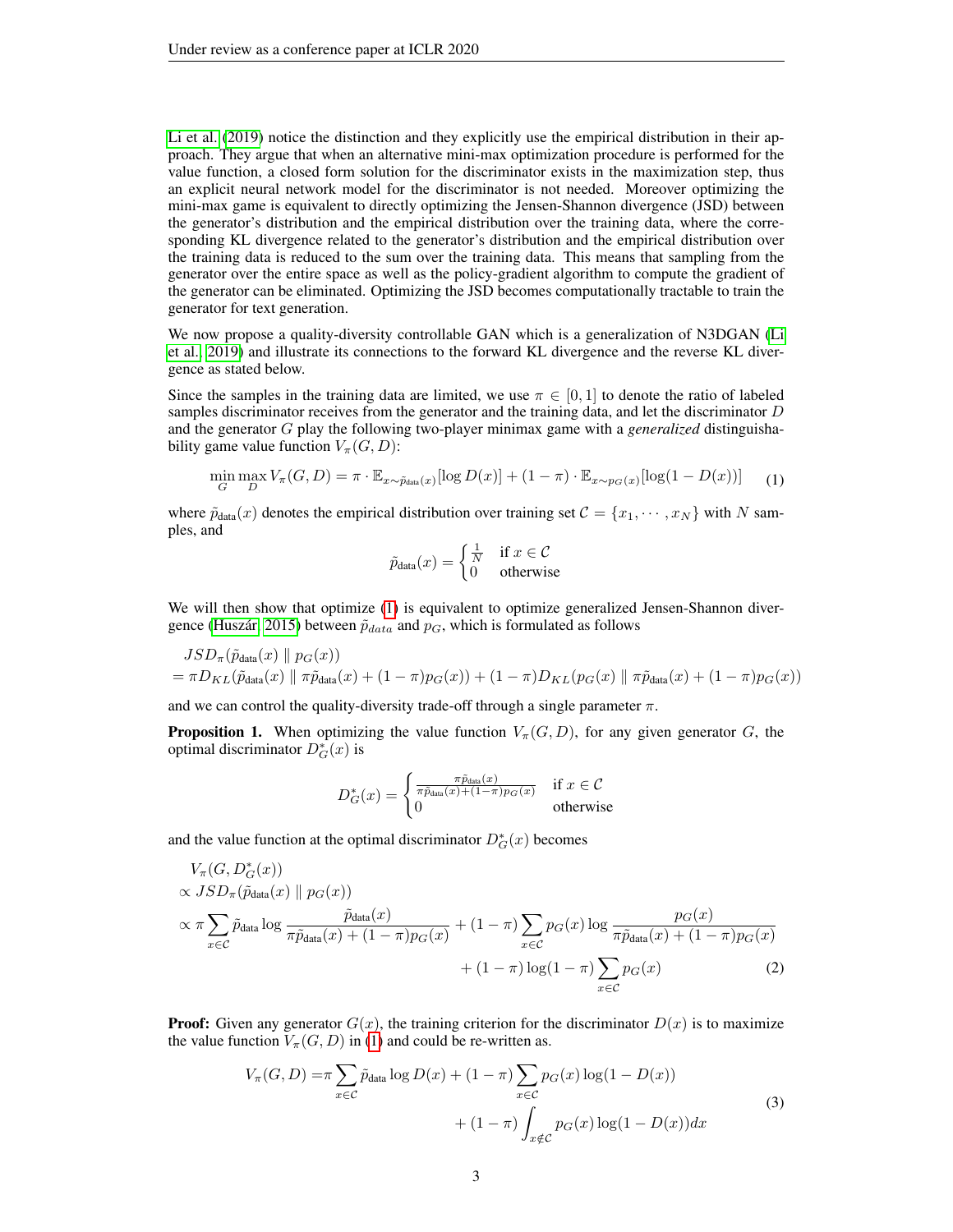Taking derivative with respect to  $D(x)$ , we have

$$
\frac{\partial V_{\pi}(G,D)}{\partial D(x)} = \begin{cases} \pi \frac{\tilde{p}_{\text{data}}(x)}{D(x)} - (1-\pi) \frac{p_G(x)}{(1-D(x))} & \text{if } x \in \mathcal{C} \\ -(1-\pi) \frac{p_G(x)}{(1-D(x))} & \text{otherwise} \end{cases}
$$
(4)

Thus, the optimal solution for  $D(x)$  is

<span id="page-3-2"></span><span id="page-3-1"></span><span id="page-3-0"></span>
$$
D_G^*(x) = \begin{cases} \frac{\pi \hat{p}_{\text{data}}(x)}{\pi \hat{p}_{\text{data}}(x) + (1-\pi)p_G(x)} & \text{if } x \in \mathcal{C} \\ 0 & \text{otherwise} \end{cases}
$$
(5)

Plug  $(5)$  into  $(3)$ , we have

$$
V(G, D_G^*(x))
$$
  
= $\pi \sum_{x \in C} \tilde{p}_{data} \log \frac{\tilde{p}_{data}(x)}{\pi \tilde{p}_{data}(x) + (1 - \pi) p_G(x)} + (1 - \pi) \sum_{x \in C} p_G(x) \log \frac{p_G(x)}{\pi \tilde{p}_{data}(x) + (1 - \pi) p_G(x)}$   
+ $(1 - \pi) \log(1 - \pi) \sum_{x \in C} p_G(x) + \pi \log \pi \sum_{x \in C} \tilde{p}_{data}(x)$  (6)

The generalized JSD can be written as

$$
JSD_{\pi}(\tilde{p}_{data}(x) \parallel p_G(x))
$$
  
= $\pi D_{KL}(\tilde{p}_{data}(x) \parallel \pi \tilde{p}_{data}(x) + (1 - \pi)p_G(x)) + (1 - \pi)D_{KL}(p_G(x) \parallel \pi \tilde{p}_{data}(x) + (1 - \pi)p_G(x))$   
= $\pi \sum_{x \in C} \tilde{p}_{data} \log \frac{\tilde{p}_{data}(x)}{\pi \tilde{p}_{data}(x) + (1 - \pi)p_G(x)} + (1 - \pi) \sum_{x \in C} p_G(x) \log \frac{p_G(x)}{\pi \tilde{p}_{data}(x) + (1 - \pi)p_G(x)}$   
+ $(1 - \pi) \log(1 - \pi) \sum_{x \in C} p_G(x) - (1 - \pi) \log(1 - \pi)$  (7)

Because the last terms on the right side of Equation [\(6\)](#page-3-1) and Equation [\(7\)](#page-3-2) both are constant, thus equation [\(2\)](#page-2-2) is established.

Proposition 1 shows that optimizing the mini-max game of equation (1) is equivalent to optimizing equation (2) which is over the training data, thus it is tractable and the model parameter  $\theta$  can be updated directly using stochastic gradient descent (SGD) or its variants.

**Proposition 2.** When  $\pi$  is converging to 0, optimizing  $\frac{V_{\pi}(G,D)}{\pi}$  is equivalent to optimizing the forward KL divergence  $D_{KL}(\tilde{p}_{data}(x) \parallel p_G(x))$ , i.e. optimizing maximum log-likelihood; and when  $\pi$  is converging to 1, optimizing  $\frac{V_{\pi}(G, D)}{1 - \pi}$  is equivalent to optimizing the reverse KL divergence  $D_{KL}(p_G(x) \parallel \tilde{p}_{data}(x)).$ 

**Proof:** Consider the Equation [\(2\)](#page-2-2), when  $\pi \to 0$ , the second and third terms of  $\frac{V_{\pi}(G,D)}{\pi}$  is equivalent to 0 and thus we have

$$
\lim_{\pi \to 0} \frac{V_{\pi}(G, D)}{\pi} = \lim_{\pi \to 0} \sum_{x \in C} \tilde{p}_{\text{data}} \log \frac{\tilde{p}_{\text{data}}(x)}{\pi \tilde{p}_{\text{data}}(x) + (1 - \pi) p_G(x)} = D_{KL}(\tilde{p}_{\text{data}}(x) \parallel p_G(x)) \tag{8}
$$

The same can be proved that in the limit of  $\pi \to 1$ ,  $\frac{V_{\pi}(G,D)}{1-\pi}$  is equivalent to reverse KL divergence  $D_{KL}(p_G(x) \parallel \tilde{p}_{data}(x)).$ 

This proposition shows an intimate connection of optimizing the objective  $V_\pi(G, D)$  to those of the forward and reserve KL divergences. Thus we can control the quality-diversity trade-off for text generation through a single hyper-parameter  $\pi$ .

#### 4 EXPERIMENTAL STUDY

#### 4.1 DATASETS

The experiments consist of two parts: synthetic-data experiments and real-world experiments. We use two datasets, COCO Image Captions dataset and EMNLP2017 WMT News dataset in our realworld experiments since they have become common benchmarks for text generation [\(Guo et al.,](#page-8-7) [2018;](#page-8-7) [Caccia et al., 2018;](#page-8-11) [Montahaei et al., 2019\)](#page-9-6).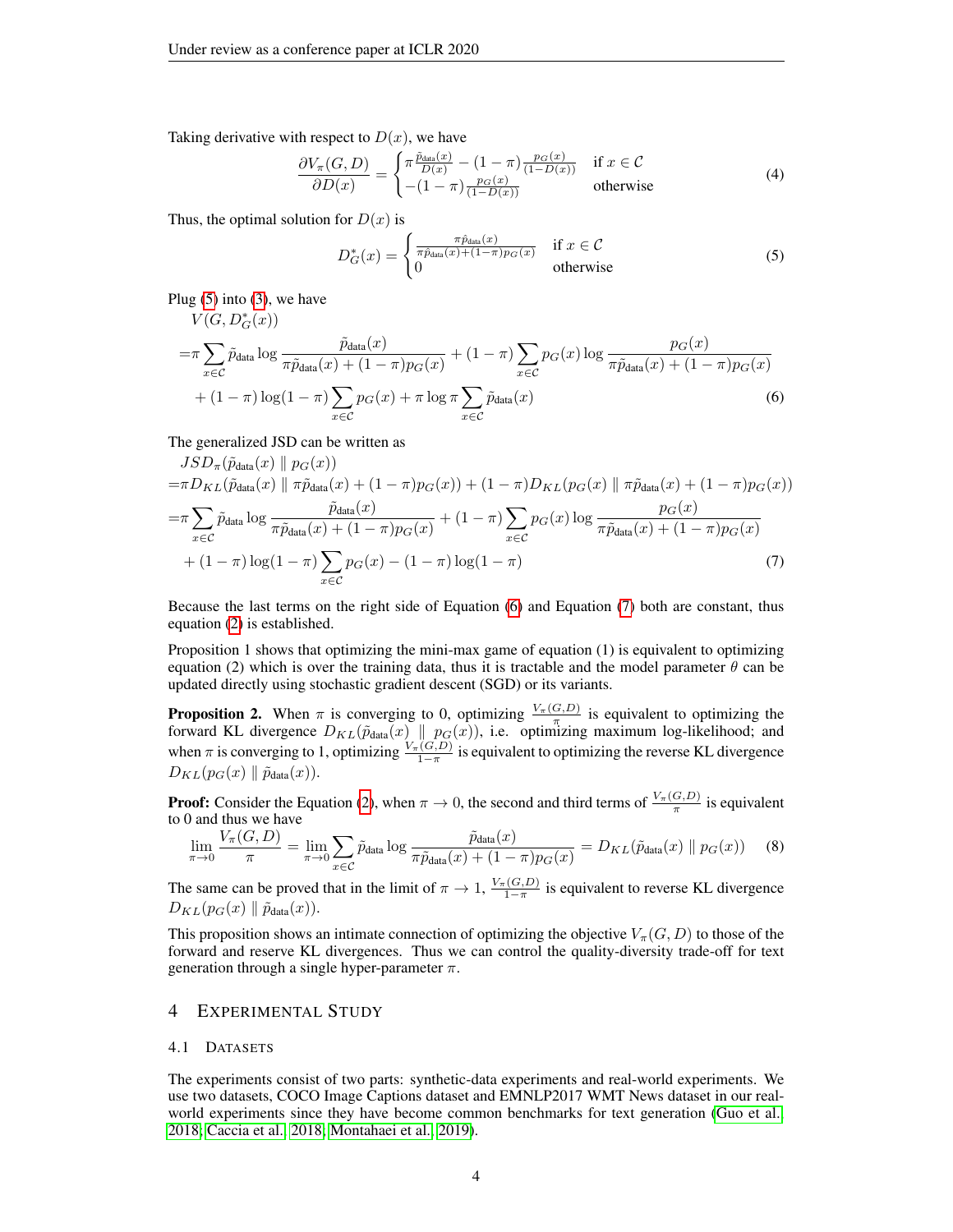## 4.1.1 SYNTHETIC DATASET

In synthetic-data experiments, in order to test the validity of our proposed model we conduct a simulated test similar to [Yu et al.](#page-9-2) [\(2017\)](#page-9-2). Following them, we use a random initialized LSTM as the oracle model to generate the real data distribution  $P_{oracle}(x_t|x_1, \dots, x_{t-1})$  to stimulate the realworld structured sequences. We use the oracle model to generate 10,000 sequences of length 20 and 40 respectively as our training set and another two 5,000 sequences are generated as our validation set and test set. Both of them have a vocab size of 5,000.

#### 4.1.2 COCO IMAGE CAPTIONS DATASET

For COCO Image Captions dataset [\(Chen et al., 2015\)](#page-8-15), we use the same pre-processing method as [\(Guo et al., 2018\)](#page-8-7), but we randomly select 5,000 samples from training set as our validation set. The resulted dataset consist of a training set with 75,000 samples, a validation set with 5,000 samples and a test set with 5,000 samples. The vocab size is 4,838 and the maximum length of captions is 32.

#### 4.1.3 EMNLP2017 WMT NEWS DATASET

EMNLP2017 WMT News [\(Bojar et al., 2017\)](#page-8-16) is a collection of news texts for the machine translations task, among a version of this dataset for English Corpus containing more than 600,000 sentences, we drop the sentences having more than 3 words with less than 400 frequency and keep only the sentences that have between 20 and 40 words. We replace these most infrequent words with token  $\langle$  unk  $\rangle$ . Next, we randomly sample 200,000 sentences as the training set, 10,000 sentences as the validation set and 10,000 as the test set. The resulted vocab size is 3,980.

#### 4.2 EVALUATION METRICS

It is still difficult to accurately evaluate the effects of text generation models using existing metrics since the effects consist of several aspect such as consistency, diversity and fluency. Thus, in order to be consistent, we choose evaluation metrics according to previous work [\(Semeniuta et al., 2018;](#page-9-7) [Caccia et al., 2018;](#page-8-11) [de Masson d'Autume et al., 2019;](#page-8-14) [Montahaei et al., 2019\)](#page-9-6). We use negative log likelihood for synthetic-data experiments and use n-gram based metrics and Frechet Distance (FD) ´ for real-data experiments.

## 4.2.1 NEGATIVE LOG LIKELIHOOD

In the work of [\(Yu et al., 2017\)](#page-9-2), the authors recommend to use the oracle negative log likelihood  $(NLL_{oracle})$  which is an oracle quality metric for synthetic-data experiments. However, only use this metric will be misleading since it is blind to diversity. Thus, similar to [Caccia et al.](#page-8-11) [\(2018\)](#page-8-11), we additionally use a metric  $NLL_{test}$  to represent diversity that is calculated by taking as input the sentences generated by oracle model to the language model we're interested in.

## 4.2.2 N-GRAM BASED METRICS

We use the local metrics BLEU-5 [\(Papineni et al., 2002\)](#page-9-8) and Self BLEU-5 [\(Zhu et al., 2018\)](#page-9-9) to capture quality and diversity respectively. While BLEU based metrics is considered to have limitations that only capture local consistency and fail to capture semantic variations [\(Semeniuta et al., 2018;](#page-9-7) [Caccia et al., 2018;](#page-8-11) [de Masson d'Autume et al., 2019\)](#page-8-14), they are still one of the most widely used and simple metrics for text generation tasks.

## 4.2.3 FRÉCHET BERT DISTANCE

Fréchet Inception Distance (FID) is originally proposed to computes the distance between two Gaussian distributions of the features of real images and generated images extracted by Inception network [\(Heusel et al., 2017\)](#page-8-17). We follow [Montahaei et al.](#page-9-6) [\(2019\)](#page-9-6) to utilize BERT [\(Devlin et al., 2019\)](#page-8-18), a powerful unsupervised pre-training model for text, to replace the Inception network to capture quality and diversity of generated sentences. This metric is named as Frechet BERT Distance (FBD). ´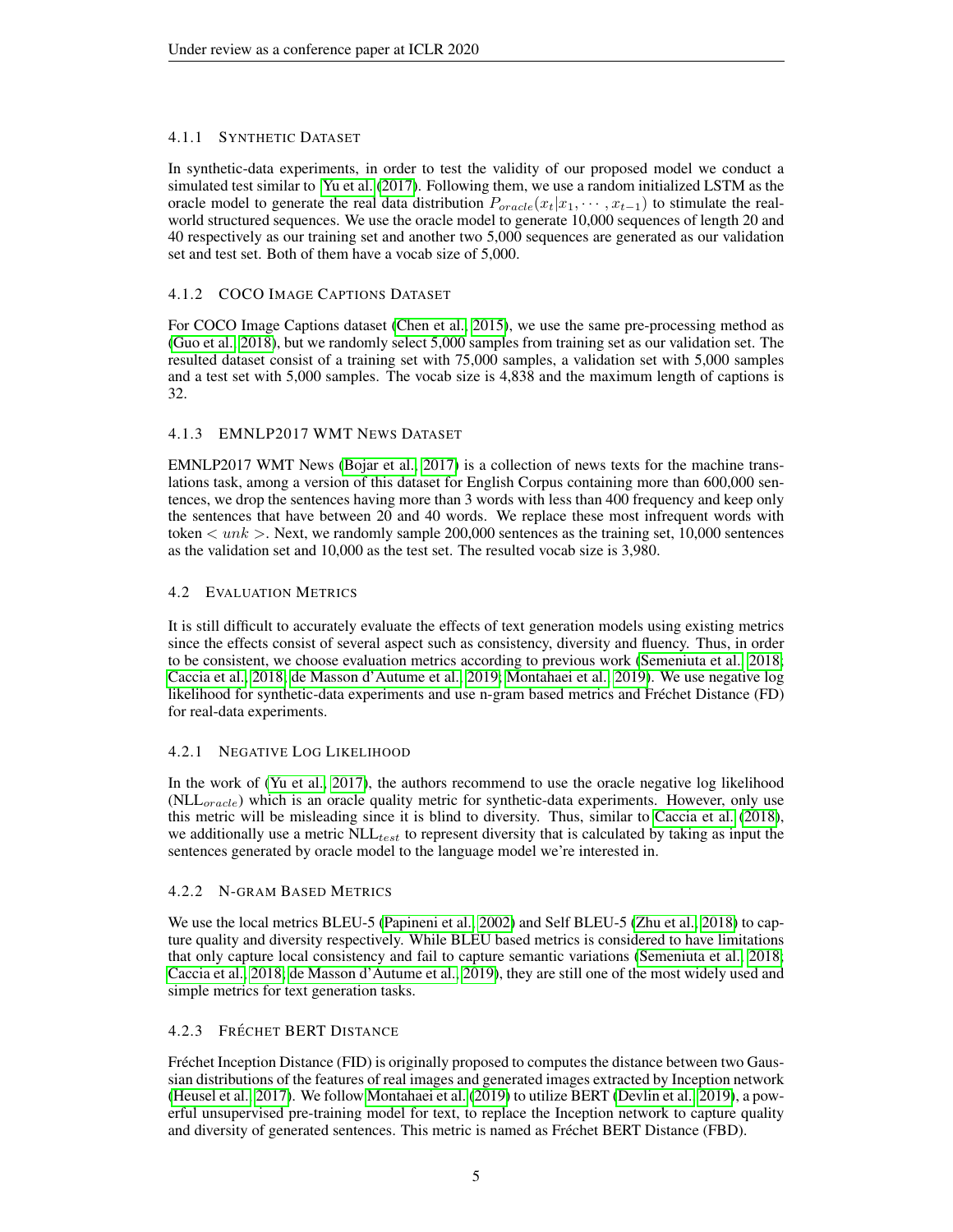We do not use MS-Jaccard and Language Model Score (LMS) because MS-Jaccard is also an ngram based metric like BLEU and it is highly correlated with FBD [\(Montahaei et al., 2019\)](#page-9-6), and LMS relies on training new models and have an inherent bias favoring MLE language models, since they are trained using the same criteria [\(de Masson d'Autume et al., 2019\)](#page-8-14).

#### 4.3 IMPLEMENTATION DETAILS

We choose our hyper-parameters according to the result on validation set and report all metrics on test set. Our models are implemented with Tensorflow [\(Abadi et al., 2016\)](#page-7-0) using an NVIDIA V100 GPU. The hidden size, embedding size and batch size we used are 32, 32 and 64 respectively which are kept the same as Texygen framework [\(Zhu et al., 2018\)](#page-9-9) for fair comparison. We terminate the training of all models based on NLL<sub>oracle</sub> in synthetic-data experiments and based on their BLEU-5 scores on validation set in real-data experiments.



Figure 1: Temperature sweep curves for the synthetic-data experiments of sentence length 20 (left) and 40 (right) over  $NLL_{test}$  vs.  $NLL_{oracle}$  space (lower is better for both metrics)



Figure 2: Frontier curves of our models and three baseline models. Left is better and down is better. The models trained via our proposed adversarial objective perform better compared with MLE model and other GANs variants.

#### 4.4 EXPERIMENTAL RESULTS

In this section, we report the experimental results on synthetic-data experiments and real-world experiments. We compare our proposed models with three baseline models: MLE, SeqGAN [\(Yu](#page-9-2) [et al., 2017\)](#page-9-2), LeakGAN [\(Guo et al., 2018\)](#page-8-7) in all the experiments. Similar to [Caccia et al.](#page-8-11) [\(2018\)](#page-8-11),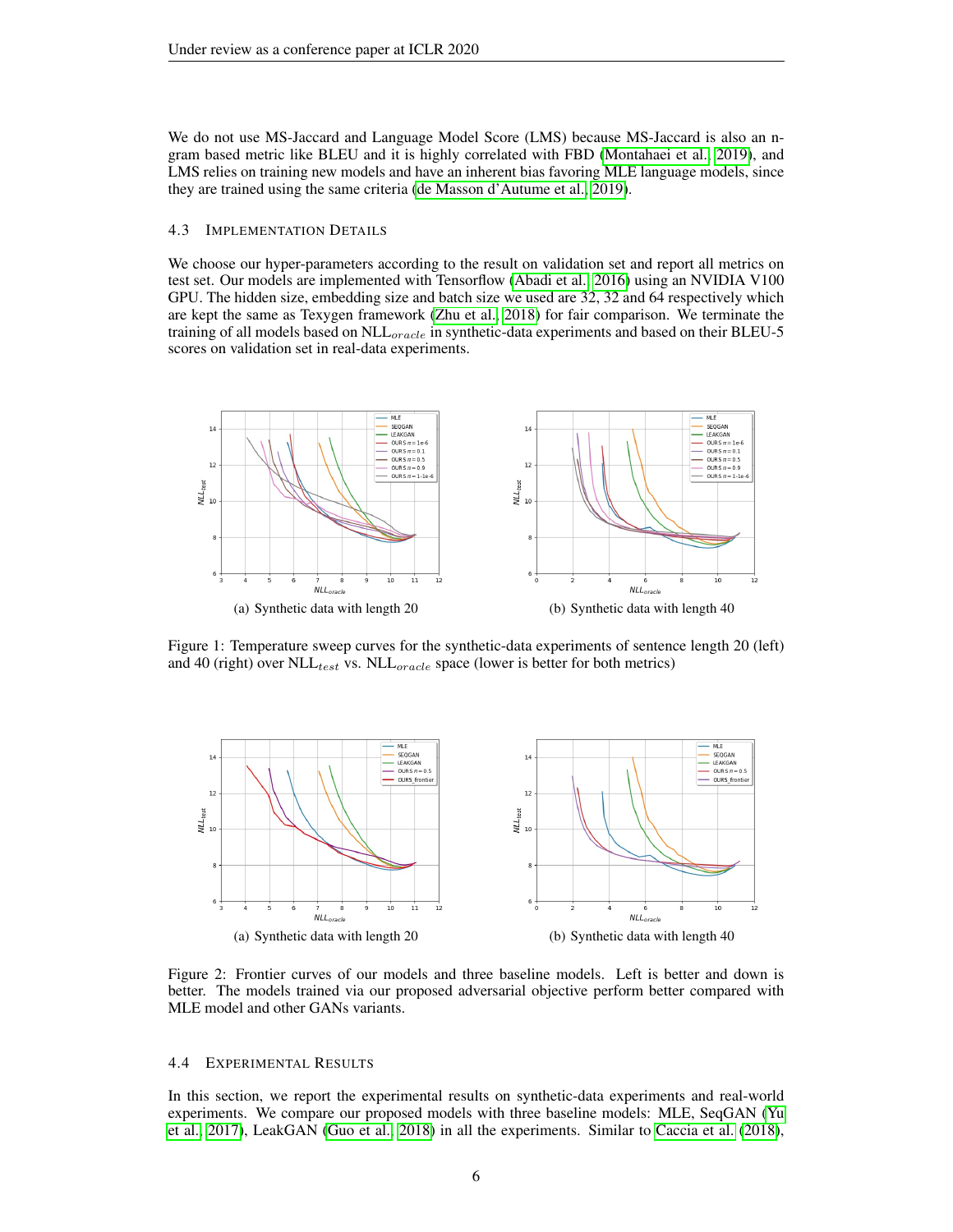<span id="page-6-1"></span>

<span id="page-6-0"></span>Figure 3: Negative BLEU-5 plotted against Self BLEU-5 for COCO Image Captions (left) and EMNLP2017 WMT News (right) test set. Lower is better for both metrics.

<span id="page-6-2"></span>

| Models              | Temperature |       |       |       |       |       |
|---------------------|-------------|-------|-------|-------|-------|-------|
|                     | 0.7         | 0.8   | 0.9   | 1.0   | 1.1   | 1.2   |
| <b>MLE</b>          | 4.247       | 4.125 | 4.064 | 4.067 | 4.141 | 4.346 |
| <b>SEQGAN</b>       | 4.783       | 4.778 | 4.811 | 4.957 | 5.171 | 5.425 |
| <b>LEAKGAN</b>      | 5.585       | 5.580 | 5.692 | 5.197 | 5.441 | 5.702 |
| OURS $\pi \to 0$    | 4.231       | 4.128 | 4.076 | 4.088 | 4.162 | 4.325 |
| OURS $\pi = 0.1$    | 4.398       | 4.267 | 4.113 | 4.065 | 4.031 | 4.129 |
| OURS $\pi = 0.5$    | 4.443       | 4.234 | 4.122 | 4.053 | 4.024 | 4.147 |
| <b>TRAINING SET</b> |             |       |       | 3.581 |       |       |

Table 1: FBD scores on COCO Image Captions test set at different temperatures.

we conduct sweep of temperatures in inference stage to evaluate the trained models over qualitydiversity space. We fixed the hyper-parameter  $\pi$  and sweep the temperatures so that we can get different temperature curves for our proposed models trained with different  $\pi$ . Samples from our proposed model and baseline models are shown in Appendix [A.](#page-10-0) According to the generated samples, we can observe that our proposed model outperforms SeqGAN and LeakGAN, and when  $\pi \to 1$ , it can be seen that the samples are more focused on some of the topics and have good quality, while when  $\pi \to 1$ , the topics of the samples are more diverse and have better diversity.

#### 4.4.1 SYNTHETIC EXPERIMENTS

In the synthetic-data experiments, we use  $NLL_{oracle}$  and  $NLL_{test}$  as our quality and diversity metrics respectively. Both of them are the lower the better. Lowering the temperature make the model tend to produce high quality but similar sentences, while raising the temperature makes the model tend to generate diverse but relatively random sentences. We compute all metrics at different temperatures for each model to draw sweep curves in quality-diversity space.

Figure 1 depicts the temperature sweep curves of sequence length 20 and 40 respectively over  $NLL_{test}$ vs. $NLL_{oracle}$  space. From this figure, we can observe that when  $\pi \rightarrow 0$ , the curve of our proposed model basically overlaps with the curve of the MLE model which shows the correctness of proposition 2. Besides, we can also observe that our models outperform other GANs variants by a large margin and perform much better than MLE on quality metric at the cost of relatively small losses on diversity metric. It is worth noting that our models do not need additional maximum likelihood pre-training and reinforcement learning and thus it is more faster in training than traditional GANs variants. As can be seen from Figure 2, the frontier curve obtained from a family of temperature sweep curves of our models outperforms the curves of MLE, SeqGAN and LeakGAN in most cases.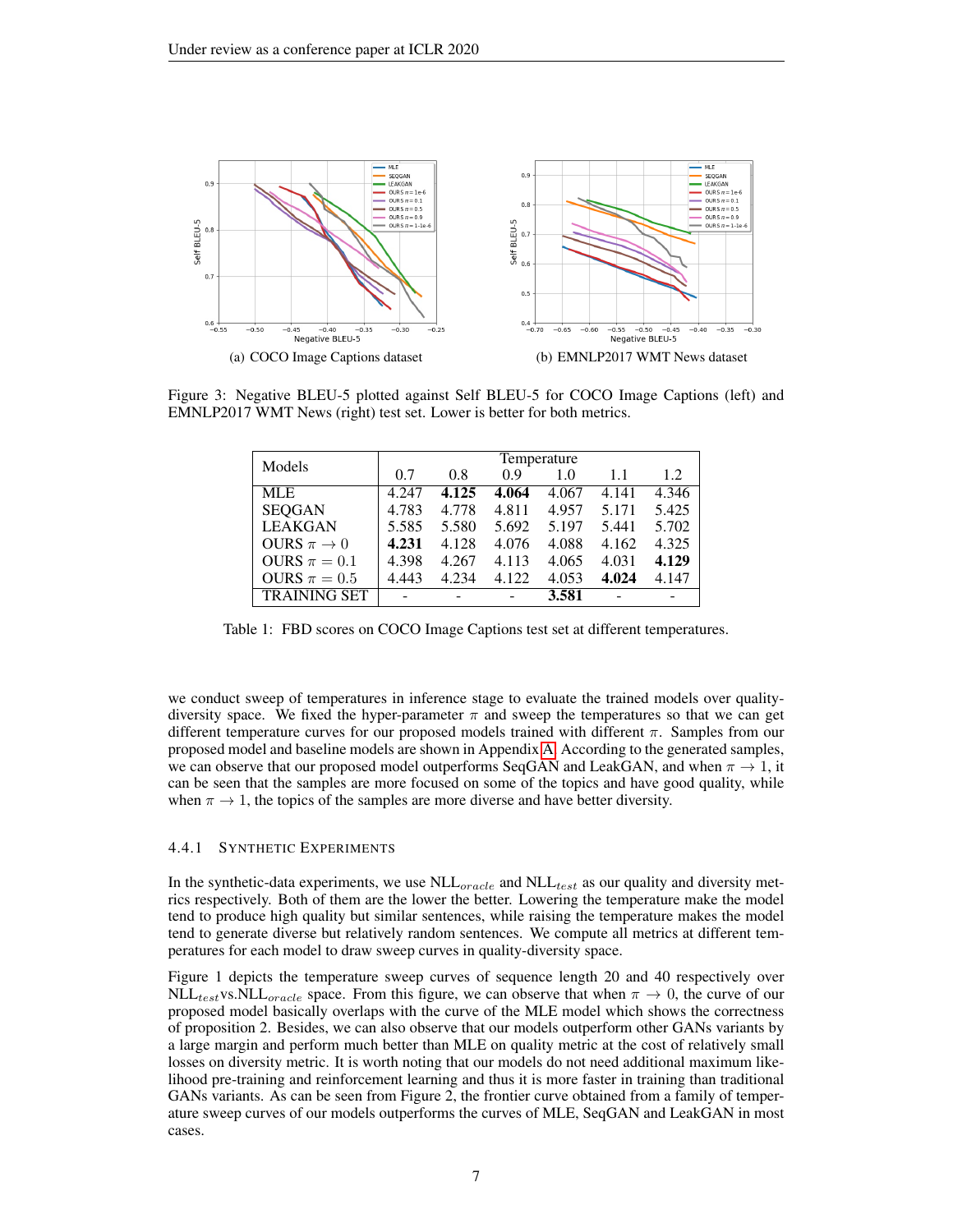<span id="page-7-1"></span>

| Models              | Temperature |       |       |       |       |       |
|---------------------|-------------|-------|-------|-------|-------|-------|
|                     | 0.7         | 0.8   | 0.9   | 1.0   | 1.1   | 1.2.  |
| <b>MLE</b>          | 6.263       | 5.524 | 5.067 | 4.816 | 5.204 | 5.726 |
| <b>SEQGAN</b>       | 7.423       | 6.674 | 6.321 | 5.932 | 6.268 | 6.814 |
| <b>LEAKGAN</b>      | 7.632       | 6.962 | 6.510 | 6.176 | 6.560 | 7.138 |
| OURS $\pi \to 0$    | 6.260       | 5.513 | 5.082 | 4.803 | 5.153 | 5.733 |
| OURS $\pi = 0.1$    | 6.784       | 6.127 | 5.663 | 5.341 | 5.754 | 6.244 |
| OURS $\pi = 0.5$    | 6.660       | 6.004 | 5.542 | 5.241 | 5.640 | 6.155 |
| <b>TRAINING SET</b> |             |       |       | 3.317 |       |       |

Table 2: FBD scores on EMNLP2017 WMT News test set at different temperatures.

#### 4.4.2 REAL-DATA EXPERIMENTS

Figure 3 reports negative BLEU-5 versus Self BLEU-5 metrics on COCO Image Captions and EMNLP2017 WMT News test sets for the models trained via our proposed objective, MLE model and other GANs variants. Table [1](#page-6-0) and [2](#page-7-1) show the FBD scores on these two test sets respectively for the models and training set.

For COCO Image Captions task, as can be seen from Figure [3\(a\)](#page-6-1) and Table [1,](#page-6-0) when hyper-parameter  $\pi = 0.1$  and  $\pi = 0.5$ , our models outperform other GANs variants under different qualitydiversity spaces and outperform MLE model in terms of quality metric, which may be because compared with maximum likelihood, our models can properly optimize both forward KL divergence  $D_{KL}(\tilde{p}_{data}(x) \parallel p_G(x))$  and reverse KL divergence  $D_{KL}(p_G(x) \parallel \tilde{p}_{data}(x))$  and compared with other GANs variants, we do not rely on reinforcement learning. When hyper-parameter  $\pi \to 0$ , the result shown in Figure  $3(a)$  and Table [1](#page-6-0) demonstrate that the performance of our model is almost identical to the MLE model which is consistent with proposition 2 and better than other GANs variants .

For EMNLP2017 WMT News task, as shown in Figure [3\(b\)](#page-6-2) and Table [2,](#page-7-1) when  $\pi = 0.1$  is and  $\pi =$ 0.5, although our models does not perform as well as the MLE model, they are significantly better than other GANs variants and more competitive to MLE model.Consistent with the conclusions obtained from the synthetic data experiments and the COCO experiment, the performances of our proposed model and the MLE model are almost equal when  $\pi$  tends to zero. Compared with the COCO task, the difference between the FBD scores of the models on the News task and training set is slightly large which may be because EMNLP2017 WMT News is a relatively more difficult task.

#### 5 CONCLUSION

This research proposes a quality-diversity controllable GAN which is a generalization of N3DGAN and it can achieve quality-diversity control through a single hyper-parameter  $\pi$ . When  $\pi$  converges to 0, it is equivalent to directly optimizing forward KL divergence; and when  $\pi$  converges to 1, it is equivalent to directly optimizing reverse KL divergence. Through experiments in syntheticdata and real-data scenarios, we verify the convergence and the controllability, and we show that our proposed model outperforms MLE model and other GANs variants over quality-diversity space in the synthetic-data experiments, and in the real-data experiments, it is more competitive to MLE model than other GANs variants under several metrics. As can be seen from the experimental results, depending on the task and purpose, such as to get higher quality text or more diverse text, we should choose different hyper-parameter  $\pi$  to get better results on what we are interested in.

#### **REFERENCES**

<span id="page-7-0"></span>Martín Abadi, Paul Barham, Jianmin Chen, Zhifeng Chen, Andy Davis, Jeffrey Dean, Matthieu Devin, Sanjay Ghemawat, Geoffrey Irving, Michael Isard, Manjunath Kudlur, Josh Levenberg, Rajat Monga, Sherry Moore, Derek Gordon Murray, Benoit Steiner, Paul A. Tucker, Vijay Vasudevan, Pete Warden, Martin Wicke, Yuan Yu, and Xiaoqiang Zheng. Tensorflow: A system for large-scale machine learning. In *Proceedings of USENIX*, 2016.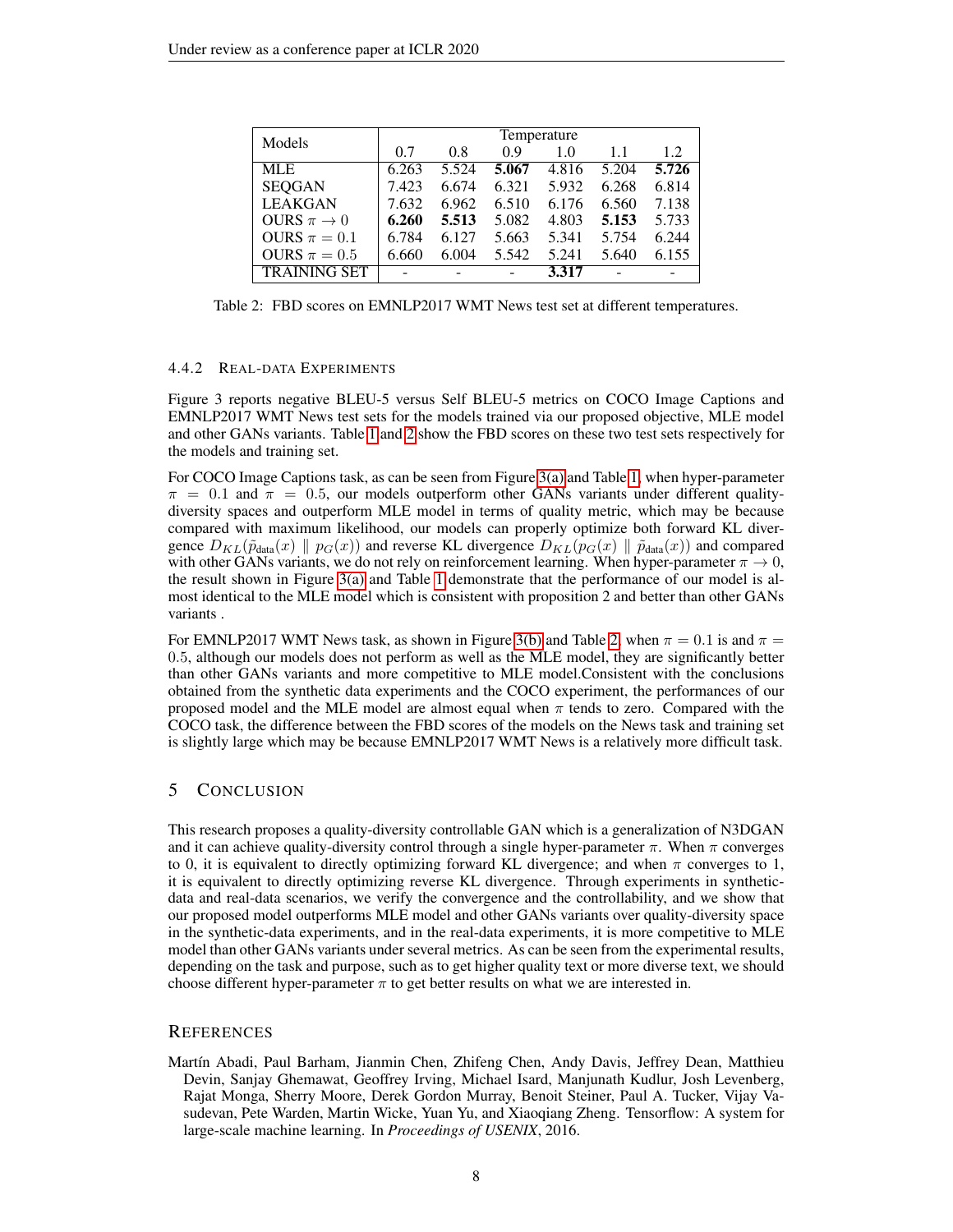- <span id="page-8-10"></span>Philip Bachman and Doina Precup. Data generation as sequential decision making. In *Proceedings of NIPS*, 2015.
- <span id="page-8-3"></span>Samy Bengio, Oriol Vinyals, Navdeep Jaitly, and Noam Shazeer. Scheduled sampling for sequence prediction with recurrent neural networks. In *Proceedings of NIPS*, 2015.
- <span id="page-8-16"></span>Ondrej Bojar, Rajen Chatterjee, Christian Federmann, Yvette Graham, Barry Haddow, Shu-jian Huang, Matthias Huck, Philipp Koehn, Qun Liu, and Varvara Logacheva. Findings of the 2017 Conference on Machine Translation (WMT17). In *Proceedings of the Second Conference on Machine Translation*, 2017.
- <span id="page-8-11"></span>M. Caccia, L. Caccia, W. Fedus, H. Larochelle, J. Pineau, and L. Charlin. Language GANs falling short. In *Neural Information Processing Systems Workshop on Critiquing and Correcting Trends in Machine Learning*, 2018.
- <span id="page-8-15"></span>Xinlei Chen, Hao Fang, Tsung-Yi Lin, Ramakrishna Vedantam, Saurabh Gupta, Piotr Dollar, and ´ C. Lawrence Zitnick. Microsoft COCO captions: Data collection and evaluation server. *CoRR*, abs/1504.00325, 2015.
- <span id="page-8-14"></span>Cyprien de Masson d'Autume, Mihaela Rosca, Jack W. Rae, and Shakir Mohamed. Training language gans from scratch. *CoRR*, abs/1905.09922, 2019.
- <span id="page-8-18"></span>Jacob Devlin, Ming-Wei Chang, Kenton Lee, and Kristina Toutanova. BERT: pre-training of deep bidirectional transformers for language understanding. In *Proceedings NAACL-HLT*, 2019.
- <span id="page-8-1"></span>Xinya Du, Junru Shao, and Claire Cardie. Learning to ask: Neural question generation for reading comprehension. In *Proceedings of ACL*, 2017.
- <span id="page-8-9"></span>William Fedus, Ian J. Goodfellow, and Andrew M. Dai. MaskGAN: Better text generation via filling in the *Figure 2018*. In *The 6th International Conference on Learning Representations*, 2018.
- <span id="page-8-2"></span>Nicolas Fiorini and Zhiyong Lu. Personalized neural language models for real-world query auto completion. In *Proceedings of NAACL-HLT*, 2018.
- <span id="page-8-0"></span>Yarin Gal and Zoubin Ghahramani. A theoretically grounded application of dropout in recurrent neural networks. In *Proceedings of NIPS*, 2016.
- <span id="page-8-6"></span>Ian Goodfellow, Jean Pouget-Abadie, Mehdi Mirza, Bing Xu, David Warde-Farley, Sherjil Ozair, Aaron Courville, and Yoshua Bengio. Generative adversarial nets. In *Proceedings of NIPS*, 2014.
- <span id="page-8-7"></span>Jiaxian Guo, Sidi Lu, Han Cai, Weinan Zhang, Yong Yu, and Jun Wang. Long text generation via adversarial training with leaked information. In *Proceedings of AAAI*, 2018.
- <span id="page-8-17"></span>Martin Heusel, Hubert Ramsauer, Thomas Unterthiner, Bernhard Nessler, and Sepp Hochreiter. Gans trained by a two time-scale update rule converge to a local nash equilibrium. In *Proceedings of NIPS*, 2017.
- <span id="page-8-5"></span>Ferenc Huszár. How (not) to train your generative model: Scheduled sampling, likelihood, adversary? *arXiv preprint arXiv:1511.05101*, 2015.
- <span id="page-8-4"></span>Alex Lamb, Anirudh Goyal, Ying Zhang, Saizheng Zhang, Aaron Courville, and Yoshua Bengio. Professor forcing: A new algorithm for training recurrent networks. In *Proceedings of NIPS*, 2016.
- <span id="page-8-12"></span>Zhongliang Li, Tian Xia, Xingyu Lou, Kaihe Xu, Shaojun Wang, and Jing Xiao. Adversarial discrete sequence generation without explicit neural networks as discriminators. In *Proceedings of AISTATS*, 2019.
- <span id="page-8-8"></span>Kevin Lin, Dianqi Li, Xiaodong He, Zhengyou Zhang, and Ming-Ting Sun. Adversarial ranking for language generation. In *Proceedings of NIPS*, 2017.
- <span id="page-8-13"></span>Sidi Lu, Lantao Yu, Siyuan Feng, Yaoming Zhu, and Weinan Zhang. Cot: Cooperative training for generative modeling of discrete data. In *Proceedings of ICML*, 2019.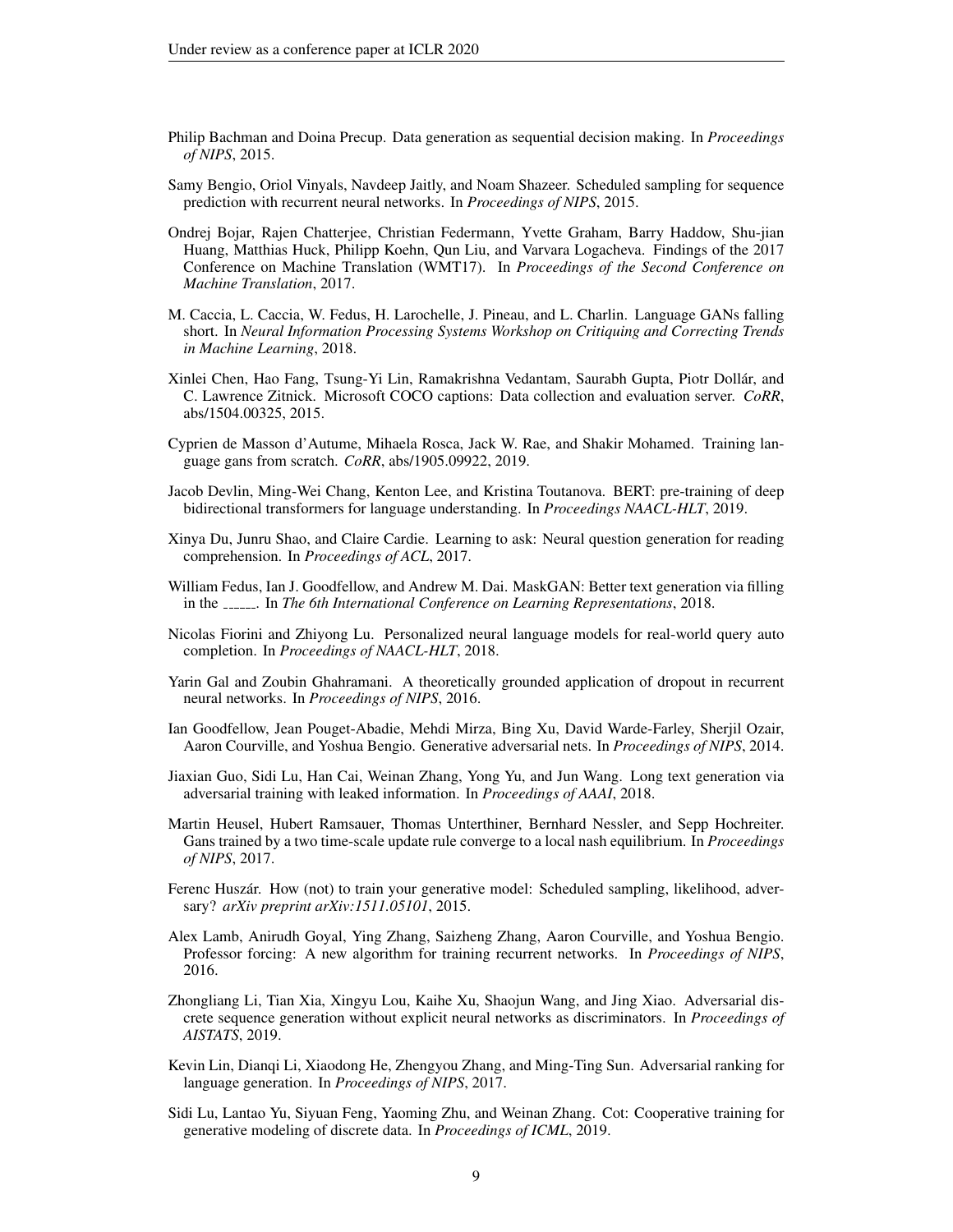- <span id="page-9-6"></span>Ehsan Montahaei, Danial Alihosseini, and Mahdieh Soleymani Baghshah. Jointly measuring diversity and quality in text generation models. *Proceedings of NAACL-HLT*, 2019.
- <span id="page-9-5"></span>Myle Ott, Michael Auli, David Grangier, and Marc'Aurelio Ranzato. Analyzing uncertainty in neural machine translation. In *Proceedings of ICML*, 2018.
- <span id="page-9-8"></span>Kishore Papineni, Salim Roukos, Todd Ward, and Wei-Jing Zhu. Bleu: a method for automatic evaluation of machine translation. In *Proceedings of ACL*, 2002.
- <span id="page-9-1"></span>Marc'Aurelio Ranzato, Sumit Chopra, Michael Auli, and Wojciech Zaremba. Sequence level training with recurrent neural networks. In *The 4th International Conference on Learning Representations*, 2016.
- <span id="page-9-7"></span>Stanislau Semeniuta, Aliaksei Severyn, and Sylvain Gelly. On accurate evaluation of gans for language generation. *CoRR*, abs/1806.04936, 2018.
- <span id="page-9-4"></span>Ronald J Williams. Simple statistical gradient-following algorithms for connectionist reinforcement learning. *Machine learning*, 1992.
- <span id="page-9-3"></span>Jingjing Xu, Xuancheng Ren, Junyang Lin, and Xu Sun. Diversity-promoting gan: A cross-entropy based generative adversarial network for diversified text generation. In *Proceedings of EMNLP*, 2018.
- <span id="page-9-2"></span>Lantao Yu, Weinan Zhang, Jun Wang, and Yong Yu. SeqGAN: Sequence generative adversarial nets with policy gradient. In *Proceedings of AAAI*, 2017.
- <span id="page-9-0"></span>Xingxing Zhang and Mirella Lapata. Chinese poetry generation with recurrent neural networks. In *Proceedings of EMNLP*, 2014.
- <span id="page-9-9"></span>Yaoming Zhu, Sidi Lu, Lei Zheng, Jiaxian Guo, Weinan Zhang, Jun Wang, and Yong Yu. Texygen: A benchmarking platform for text generation models. In *Proceedings of SIGIR*, 2018.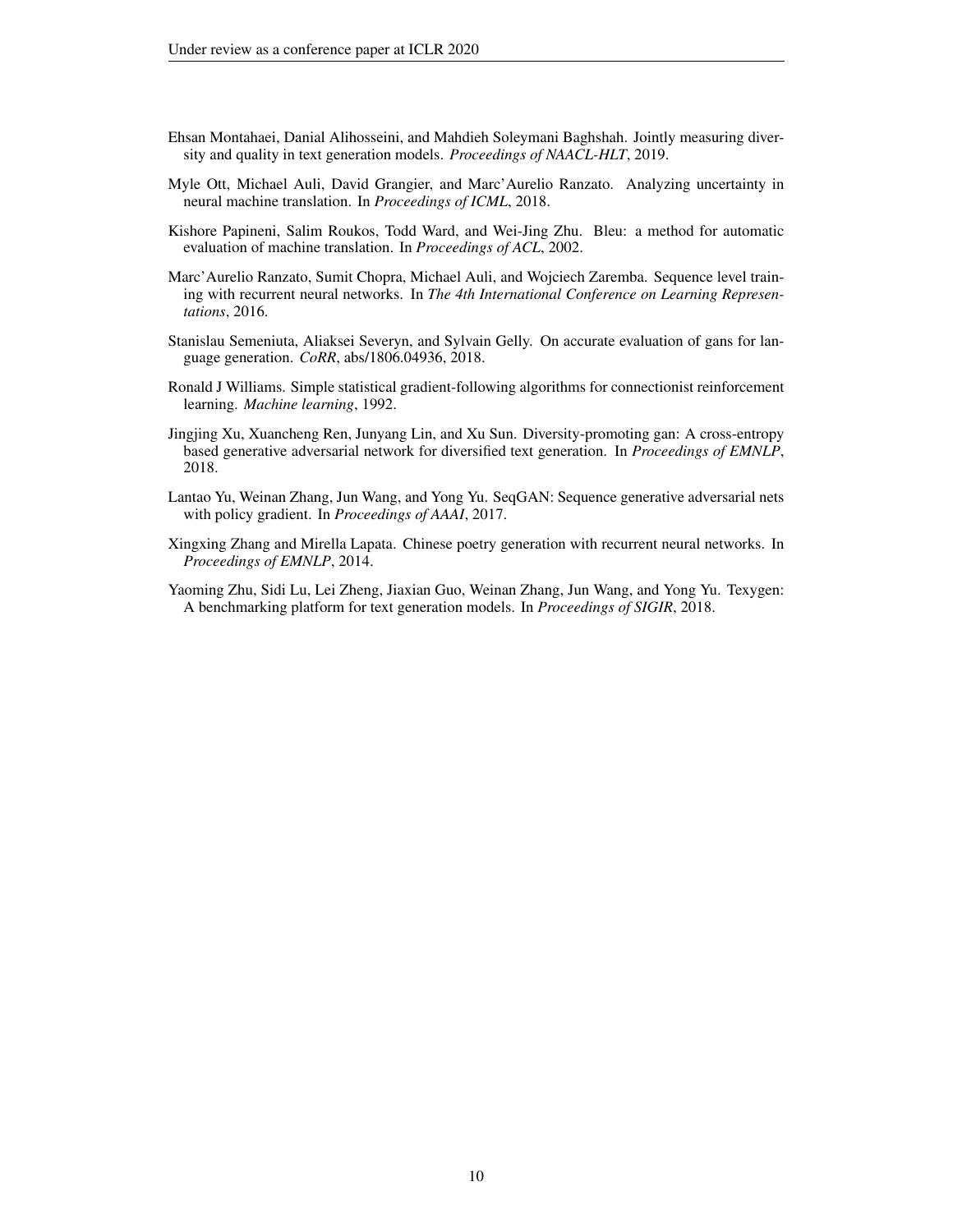## <span id="page-10-0"></span>A SAMPLES

| Sources          | Example                                                                                              |
|------------------|------------------------------------------------------------------------------------------------------|
| OURS $\pi \to 0$ | A person is sitting on top of a wooden table.                                                        |
|                  | A boy with a blue kite on the beach holding his child.                                               |
|                  | A little girl holding a kite in a grassy field.                                                      |
|                  | A young boy flying a kite in front of a colorful kite.                                               |
|                  | A man wearing a girl holding plant racer in the air.                                                 |
|                  | A girl with a large body of people flying kites in the sky.                                          |
|                  | Two people standing in a living room with food in the open.                                          |
|                  | A tall dog laying on top of a tennis court.                                                          |
|                  | A couple of people standing next to a field playing objects wade.                                    |
|                  | A man and boy jumping in front of a large chair.                                                     |
| OURS $\pi \to 1$ | A couple of people standing on a beach.                                                              |
|                  | A young child flying a kite sitting on a beach.                                                      |
|                  | A girl is standing on a lush green field.                                                            |
|                  | A group of people on top of a sandy beach.                                                           |
|                  | A crowd of people flying a kite in a snow slope.                                                     |
|                  | A person is flying a kite laying on a sandy beach.                                                   |
|                  | A person is holding a kite in a garden.                                                              |
|                  | Two women sitting on top of a sandy beach.                                                           |
|                  | A group of people in a field.                                                                        |
|                  | A man standing on the beach next to the water.                                                       |
| MLE              | A woman in a wide picture holding a kite with a kite.                                                |
|                  | A woman in a living room next to a large window.                                                     |
|                  | A man using a cell phone holding a kite.                                                             |
|                  | A tennis player is flying a kite in a field.                                                         |
|                  | A man and a girl take a picture to fly a kite.                                                       |
|                  | A man with a child in a park while a woman watches.                                                  |
|                  | Three people and children sitting on chairs, talking on a cellphone.                                 |
|                  | A crowd of people playing kites on top of a machine.                                                 |
|                  | Two men sitting in a green room next to each other.                                                  |
|                  | There is a skate board on his beach with a tennis sky.                                               |
| SeqGAN           | A group of people on the beach that are uncooked.                                                    |
|                  | A man is sitting in a chocolate to he held on the beach.                                             |
|                  | Two men are on the kite in the distance.                                                             |
|                  | A man is brushing his teeth on top of water.                                                         |
|                  | A group of zebra is seen on a video game.<br>A group of guys standing at the beach during a frisbee. |
|                  | Two device with chairs and two ready for a women stands to it.                                       |
|                  | The computer is playing a very steel skate games space.                                              |
|                  | A man is using her pass.                                                                             |
|                  | A group of men standing in a sky next to a dark building.                                            |
| LeakGAN          | A television brushing in a stair mat at the table.                                                   |
|                  | beautiful baseball player holding a bat is traveling in the ocean and water.                         |
|                  | Two young men standing near a phone at five coffee next to sidewalk.                                 |
|                  | A blue dog sitting on top of a kite at a living room.                                                |
|                  | A group of people standing with her kite in the beach.                                               |
|                  | A big train with a checkered cake, keyboard and mouse.                                               |
|                  | A person wearing a hat holding a wii boat holding two chairs.                                        |
|                  | A man sitting next to a window.                                                                      |
|                  | An old man holding a tennis ball while upside his racket in the sky by the sky.                      |
|                  | here is a boat on a living room on a table with a tennis ball.                                       |

Table 3: Samples taken from models on COCO Image Captions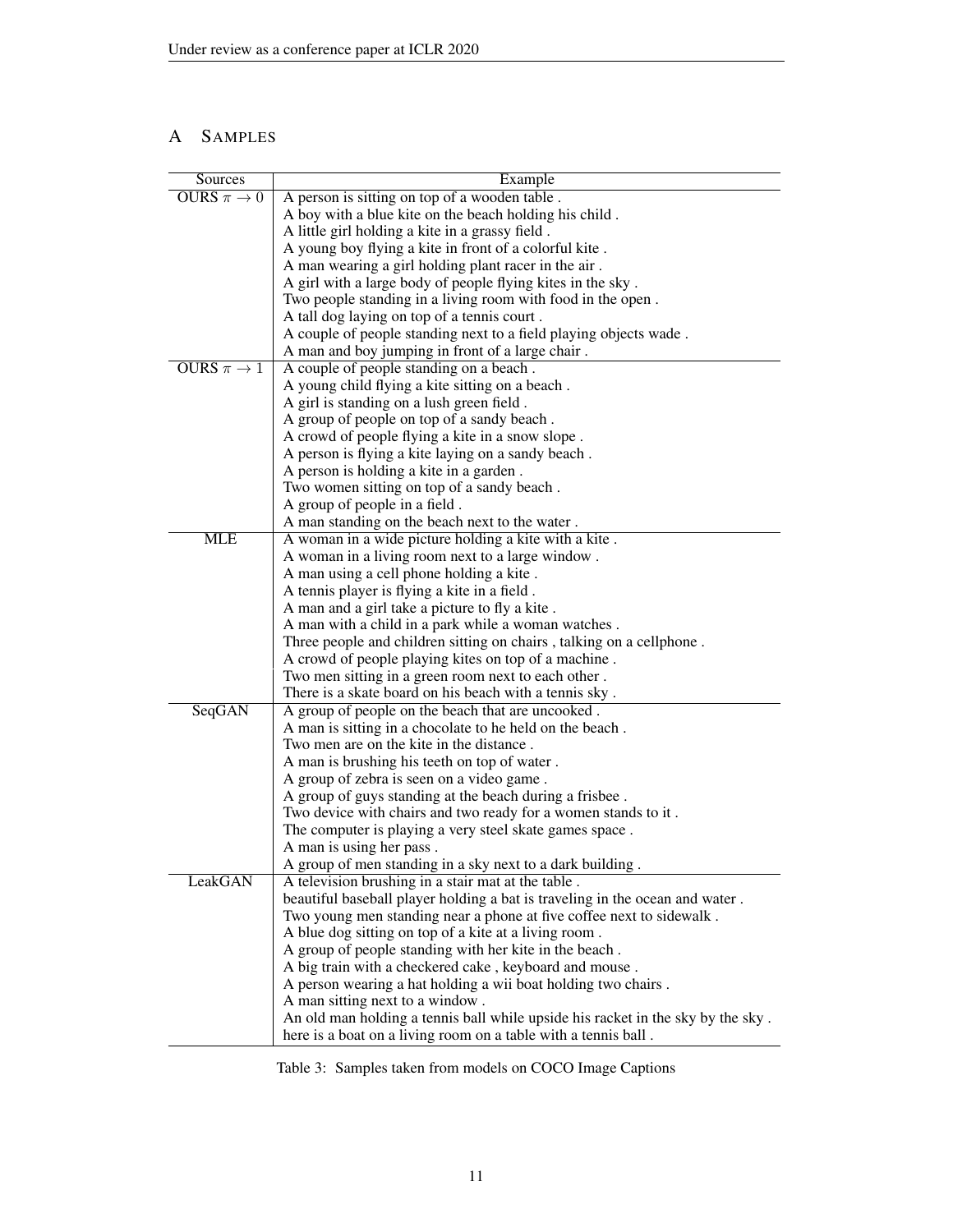| Sources          | Example                                                                                            |
|------------------|----------------------------------------------------------------------------------------------------|
| OURS $\pi \to 0$ | in fact, this is in the past, at least in the european union, given the public                     |
|                  | nuclear program as a result of the macroeconomic $\text{rank}_{\lambda}$ .                         |
|                  | in the world, he lost an annual funds rate is even less than the                                   |
|                  | government's single bank planning.                                                                 |
|                  | the main factors view : preserving the us and central banks will be $\text{rank}_{\zeta}$ .        |
|                  | to the current global financial crisis, and is no longer.                                          |
|                  | at this time, the us and the eurozone's junk; would reduce the majority                            |
|                  | of policies that is still driven by both sides for $junk_{\zeta}$ .                                |
|                  | the democratic party will be able to junk; the junk; of the american and                           |
|                  | political and cultural opportunity to fix the security council.                                    |
|                  | there has become a time for iran, and damaging only in the region where                            |
|                  | the us junk <sub>i</sub> us economy would be competitive.                                          |
|                  | after all, this is the junk <sub>i</sub> of the lessons about the junk <sub>i</sub> , would become |
|                  | the region seeking to challenge to the national culture.                                           |
|                  | however, the budget deficits is not a true economic crisis in a growing                            |
|                  | global scale so much less than they have benefited from emerging economies.                        |
|                  | but they are in the crisis in other words, and it will have $\text{rank}_{\zeta}$ the              |
|                  | emergence of a $\text{rank}_{\zeta}$ of the eu and north america.                                  |
|                  | in the wake of the transformation of the media, there is a question who                            |
|                  | would be $\text{rank}_{\zeta}$ in the past 30 years.                                               |
| OURS $\pi \to 1$ | in the rest of the election, however the us will not at the difficulty of                          |
|                  | climate change.                                                                                    |
|                  | more important should be the $\text{rank}_{\zeta}$ of europe and used in modern history.           |
|                  | and all the chinese central banks was shown to junk; the european union                            |
|                  | and the global financial crisis.                                                                   |
|                  | with the global crisis, the us administration leaders must act fast in the                         |
|                  | junk <sub>i</sub> of the global financial system.                                                  |
|                  | how many of the europeans could bring it to be in the common way to                                |
|                  | dominate the financial crisis.                                                                     |
|                  | in fact, it is not at the same time, there is $\text{rank}_{\zeta}$ - by the west, and the         |
|                  | global financial crisis.                                                                           |
|                  | however, it is particularly important to explain the chinese government.                           |
|                  | this would be able to $\text{rank}_{\zeta}$ its debts, it is supposed to $\text{rank}_{\zeta}$ the |
|                  | international economy and junk <sub>i</sub> violence.                                              |
|                  | the costs of the junk, will be increasing over the financial crisis.                               |
|                  | the world politics is likely to accept the expense of others in the crisis.                        |

Table 4: Samples taken from our proposed model on EMNLP 2017 News